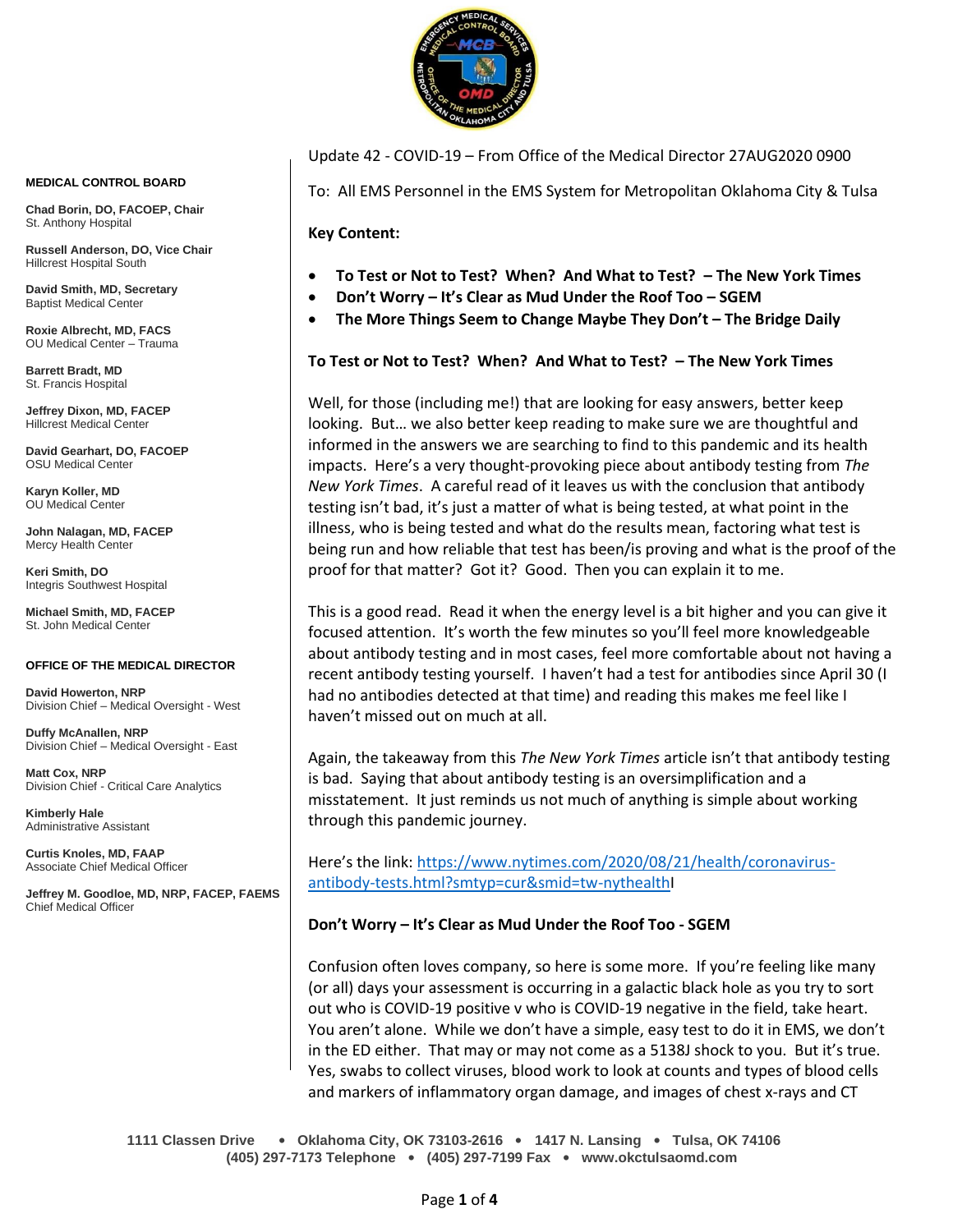scans of the chest are available to emergency physicians. Turns out, there isn't a "gold standard test" in the diagnosis of COVID-19 under the ED lights. Many hospitals are sending the swab samples to an outside lab and the results are 24+ hours away from the time of patient evaluation. One of the emergency physicians that I hold in great respect is Dr. Ken Milne from Canada. He started a great resource to question available research applicable to emergency medicine called SGEM. What does S-G-E-M stand for, you ask? The Skeptic's Guide to Emergency Medicine! That's a title I take interest in learning more about what Dr. Milne is teaching. Before you wonder what a grumpy pessimist that Dr. Milne must be, he's one of the funnier emergency physicians I know. His alter ego is BatDoc and he's often found at emergency medicine conferences in Canada and the US wearing…. yes, a cowl! Sadly, he's not available to jump on your apparatus for the next shift to keep you needing stitches with laughter. Physical distancing, right?

Here's his latest, fresh from my twitter feed (@drjeffgoodloe for those of you curious) that deals exactly with the kind of issues we just discussed in that *The New York Times* article about antibody testing in COVID-19. This podcast and its transcript, with some helpful figures and tables, deals more with the ED diagnosis of COVID-19, including the RT-PCR testing for the virus itself.

Now, why am I sharing this? At least a few reasons. Have you ever picked up a patient fresh from an ED visit that seemed more confused about their illness AFTER the ED visit than when entering the ED? Have you ever taken care of a patient that took you abouthislonginmicroseconds to diagnose (correctly) what was going on and upon learning the patient had been to an ED in the past few days, thought, "What in the world was that doc thinking? How could they miss this?!?!" Is your present view of COVID-19 in the ED along the lines of, "Well, it's got to be pretty easy to diagnose this thing with the swabs and bloodwork and x-rays, right?" If all your arms and hands are raised high, that's what I would be doing as well --- and what I did, too, as an EMT and Paramedic, obviously pre-COVID-19 because we didn't have anything -2019 in the -1990s.

Well, it's not so easy. I often try to remember to share with newer Paramedics that one of the most valuable things I learned the hard way is that if I shut up long enough, most patients will tell me what's wrong with them. Maybe they won't give me (or you) a medical termed diagnosis, but they often do an amazingly good job of giving us their symptoms and signs that lead us efficiently to the right diagnosis. COVID-19 doesn't follow that rule, though. We're still searching for what are the "best" symptoms to look for in raising our suspicions. There isn't a hard and fast rule of if they have (fill in the blank symptom) then they do/don't have COVID-19.

This episode of SGEM is a good one. It can lead you down some rabbit holes if you listen too closely, so if you listen to the podcast, or scan its transcript, remember to keep the big picture and that is there's no easy diagnosing COVID-19 in the ED either, even when you and I and some other emergency physicians think it is. Maybe there is something easy about COVID-19, but it ain't the automatic diagnosis part. If nothing else, this SGEM reminds us on the front lines of emergency services – in the streets or in the ED, that we're all in this together in figuring it out safely.

Here's the SGEM episode link[: http://thesgem.com/2020/08/sgem299-learning-to-test-for-covid19/](http://thesgem.com/2020/08/sgem299-learning-to-test-for-covid19/)

# **The More Things Seem to Change Maybe They Don't – The Bridge Daily**

Ever think something or someone that you enjoy learning from is gone… and then discover they aren't? Such happened to me about 3 weeks ago. As longer time readers of these Updates will recall, I enjoy learning from a global list of resources. One of the surest ways to learn about important things happening in the United States is to read about them from a source outside the United States. One geographic area I often turn towards is Canada. If you think Canadians aren't attuned to what happens in the US, then listen to their newscasts and read their newspapers. It's impressive in my opinion.

One such newscast I became familiar with in years past is their national TV news program called "The National" that airs in the later evening on the Canadian Broadcasting Corporation, or CBC for short. CBC is very akin to the legacy networks of my youth, NBC, ABC, and CBS. In news anchor terms, that would translate to (Tom) Brokaw, (Peter) Jennings, and

**1111 Classen Drive** • **Oklahoma City, OK 73103-2616** • **1417 N. Lansing** • **Tulsa, OK 74106 (405) 297-7173 Telephone** • **(405) 297-7199 Fax** • **www.okctulsaomd.com**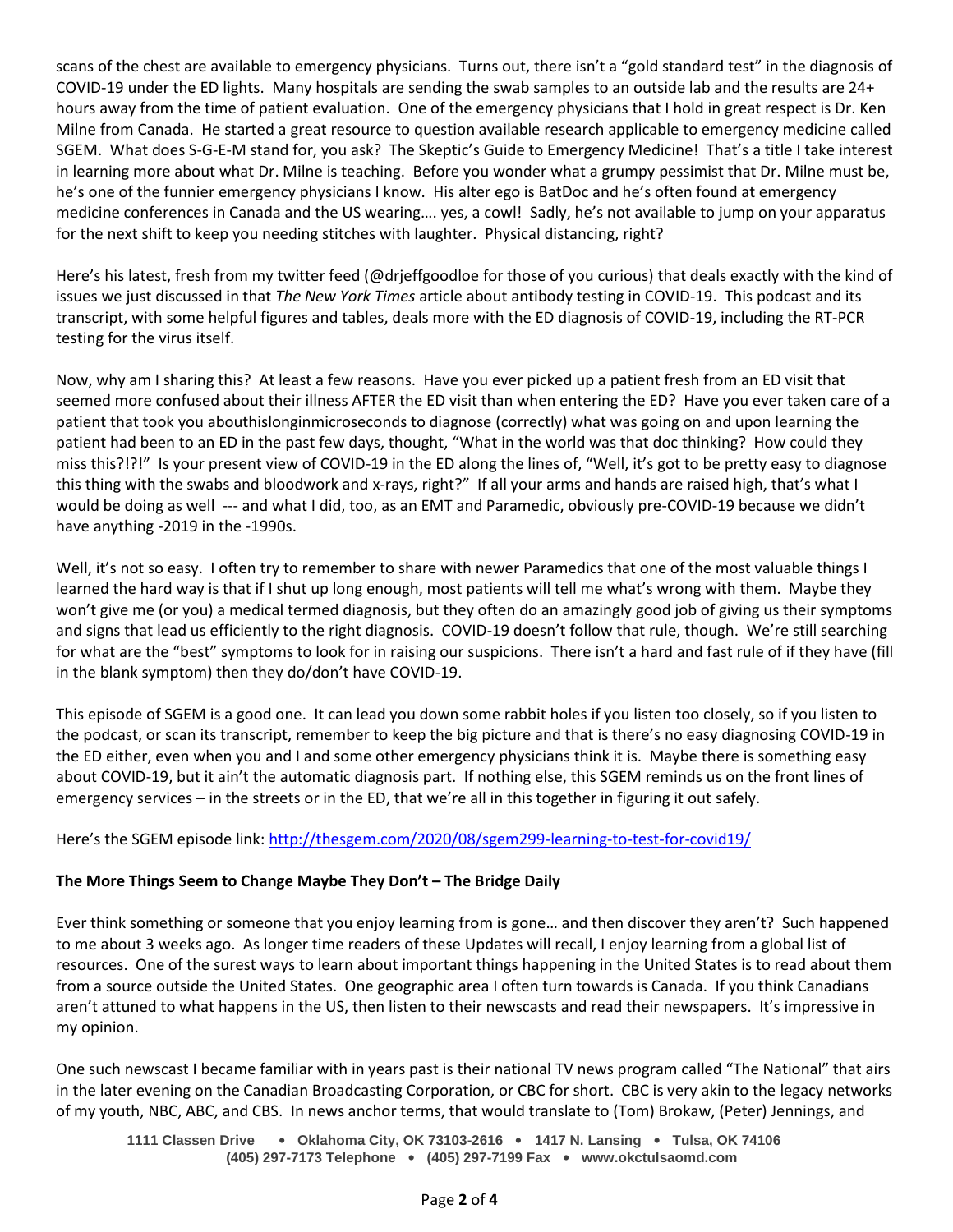(Dan) Rather. And no, there weren't women or underrepresented group anchors much at all, even guest anchors in those days, but fortunately we've gotten better and smarter about that. For those 2.5 of you readers wondering, I thought Brokaw was the best, but all of them had some grit and grace when the subject needed either. I didn't know it at the time, but Brokaw's daughter (and I) would go on to become an emergency physician working in EMS.

The CBC's "voice" for many, many years was Peter Mansbridge. What a voice. The kind of voice when delivering the news that makes you stop the sprinting thoughts in your mind and listen and learn a bit. A voice that commands respect and simultaneously conveys genuine caring.

Mansbridge is likely unknown to 99.something % of you, but heck, he got a voice-over role for his own Disney character likeness in *Zootopia* as "Peter Moosebridge." That alone carries legit credibility in Dr. G's book. If you doubt the Disney part, here it is:



Mansbridge, not Moosebridge, signed off as anchor of "The National" in 2017. Bummer for Dr. G. But then I learned about a podcast generated by COVID-19, *The Bridge Daily*, produced by and starring a one-man team of Mansbridge himself. The first one I listened to was the August  $10^{th}$  edition, titled "Has Anything Really Changed? A Remarkable Story From The 1918 Pandemic"

Unlike the first two items in this Update, kick back (maybe with a favorite beverage) and just take it in. I think it will give you some hope that despite all the scientific findings that seem to contradict others, statistics, and chaos, we humans have a way of largely making it through tough infectious times using relatively simple steps. Our ancestors did over a hundred years ago and I believe we can and will too.

Here's links with a picture to follow from a long ago Alaskan newspaper article I learned about from listening to his podcast: <https://www.thepetermansbridge.com/> will take you to the main page and the episode I like is here via Apple: <https://podcasts.apple.com/us/podcast/the-bridge-with-peter-mansbridge/id1478036186?uo=4> or via Spotify: [https://open.spotify.com/show/0rM0fGdhS0m6vPpGN1bw1N.](https://open.spotify.com/show/0rM0fGdhS0m6vPpGN1bw1N) Either link, choose the August 10<sup>th</sup> show and unless you

**1111 Classen Drive** • **Oklahoma City, OK 73103-2616** • **1417 N. Lansing** • **Tulsa, OK 74106 (405) 297-7173 Telephone** • **(405) 297-7199 Fax** • **www.okctulsaomd.com**